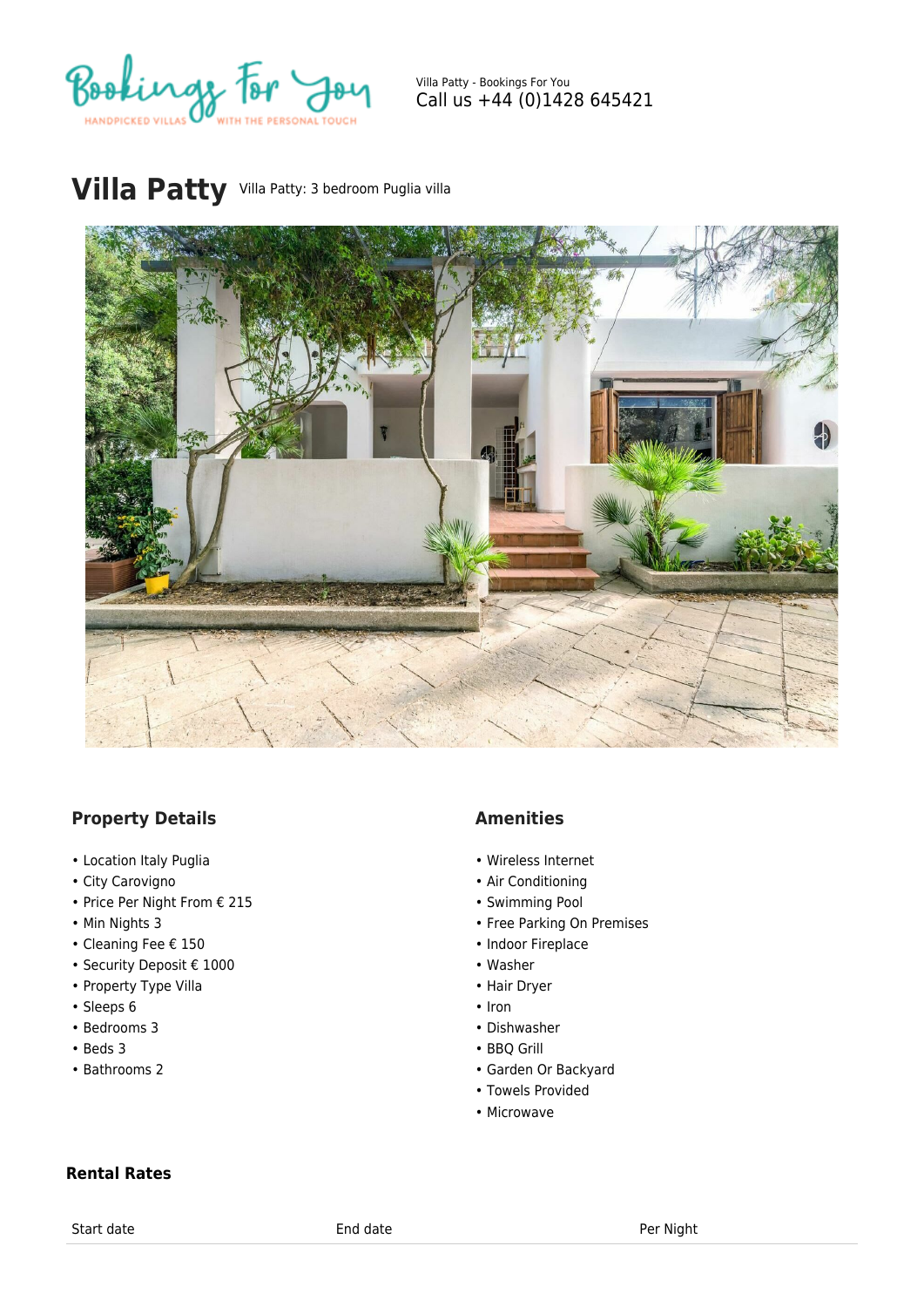| 25 Jun 2022 | 22 Jul 2022 | 370 | <b>EUR</b> |
|-------------|-------------|-----|------------|
| 23 Jul 2022 | 05 Aug 2022 | 400 | <b>EUR</b> |
| 06 Aug 2022 | 19 Aug 2022 | 455 | <b>EUR</b> |
| 20 Aug 2022 | 26 Aug 2022 | 400 | <b>EUR</b> |
| 27 Aug 2022 | 02 Sep 2022 | 370 | <b>EUR</b> |
| 03 Sep 2022 | 16 Sep 2022 | 255 | <b>EUR</b> |
| 17 Sep 2022 | 16 Dec 2022 | 215 | <b>EUR</b> |
| 17 Dec 2022 | 06 Jan 2023 | 370 | <b>EUR</b> |
| 07 Jan 2023 | 07 Apr 2023 | 215 | <b>EUR</b> |
| 08 Apr 2023 | 21 Apr 2023 | 370 | <b>EUR</b> |
| 22 Apr 2023 | 09 Jun 2023 | 215 | <b>FUR</b> |
| 10 Jun 2023 | 23 Jun 2023 | 255 | <b>EUR</b> |
| 24 Jun 2023 | 21 Jul 2023 | 370 | <b>EUR</b> |
| 22 Jul 2023 | 04 Aug 2023 | 400 | <b>EUR</b> |
| 05 Aug 2023 | 18 Aug 2023 | 455 | <b>EUR</b> |
| 19 Aug 2023 | 25 Aug 2023 | 400 | <b>EUR</b> |
| 26 Aug 2023 | 01 Sep 2023 | 370 | <b>EUR</b> |
| 02 Sep 2023 | 15 Sep 2023 | 255 | <b>EUR</b> |
| 16 Sep 2023 | 15 Dec 2023 | 215 | <b>EUR</b> |

This is a traditional Puglia villa, constructed in a style typical of this region of Italy and with a private swimming pool which was newly installed in 2018. The nearest beaches are close at hand, just a kilometre away and the nearest restaurant is just a couple of kilometres drive away.

The villa comfortably sleeps up to six guests in total in 3 bedrooms. As you enter the villa, you come into a large living area furnished with comfortable sofa, dining table and fireplace. The kitchen leads off this room and is equipped with a gas stove, electric oven, fridge and microwave. The kitchen is small and traditional but well equipped with everything you should need. There are three bedrooms. The master bedroom has a double bed and a beautiful antique chest of drawers. It also boasts an ensuite bathroom equipped with shower, toilet, bidet and sink. There is a second double bedroom in the house as well as a third bedroom which is furnished with two single beds. These 2 bedrooms share a bathroom. All bedrooms have fitted stone wardrobes typical of this area. Outside, the property is surrounded by olive trees and situated close to the popular town of Carovigno. It is also not far from the wonderful Puglia coastline. The swimming pool is positioned to the left of the house and is surrounded by lawns and pine trees, in which the owners have nestled a couple of hammocks, perfect for that mid afternoon snooze in the shade and away from the heat of the midday sun! There is also a large covered terrace at the entrance to the property, perfect for al fresco dining with a stone seating area. The terrace also boasts more relaxed wicker chairs and a table tennis table ensuring plenty of fun and games during your stay. There is a BBQ and wood oven. To the rear of the villa is a covered parking area. Overall, this is a traditional property but in the last couple of years the owners have invested in more modern furnishings, adding a more contemporary feel. Please note that, when required, heating is an additional charge based on consumption.

The property is just a kilometre from the nearest beaches and the nearest restaurant is just a little further on from here.

#### **Useful to Know**

A traditional property offering great value for money...



## **Owner Approved**